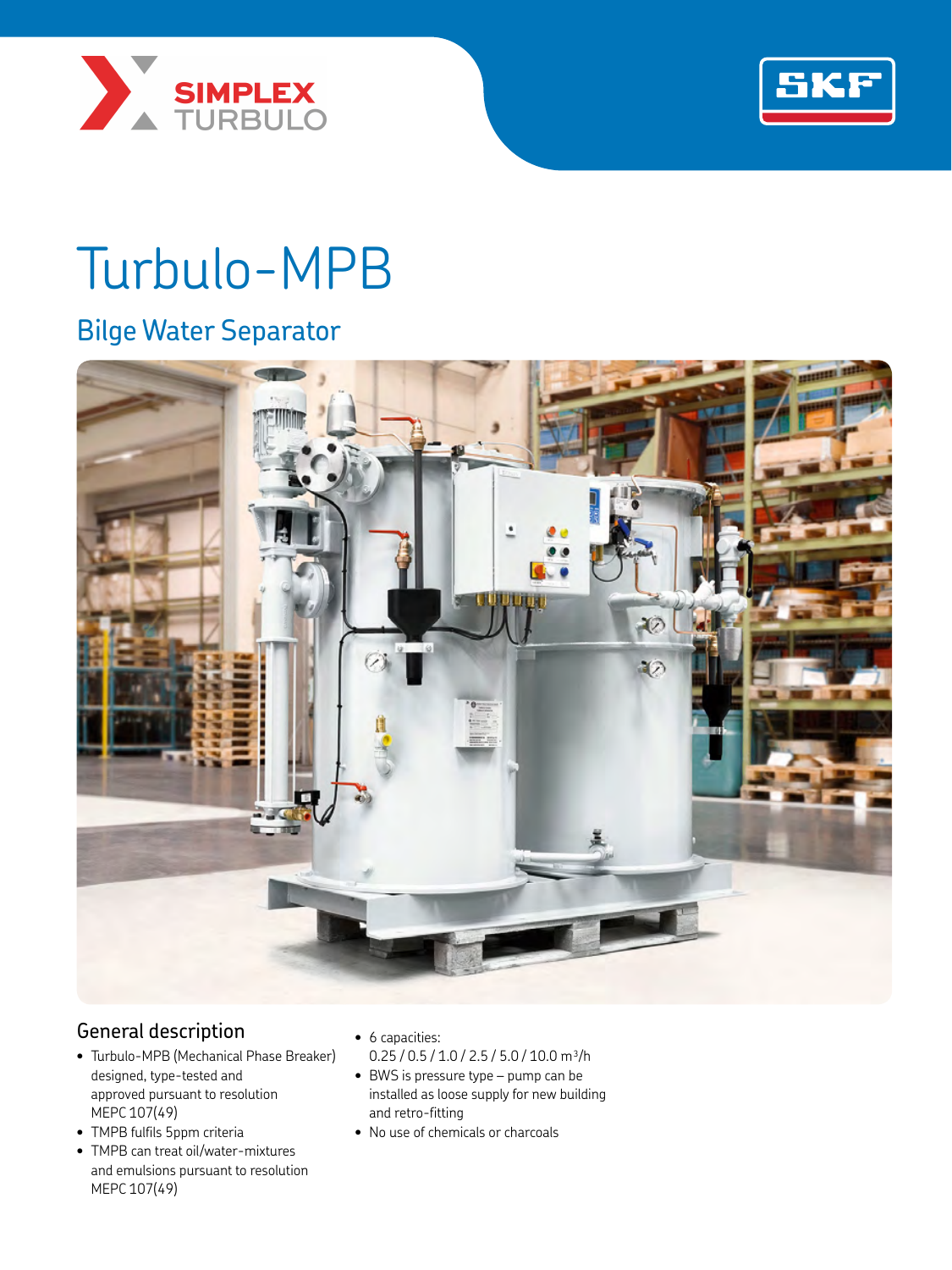

- **Control switch box** Operational controls and alarm cabinet for safe and easy handling.
- **Dry-run protection**  Avoids dry-running of the pump.
- **Helical rotary pump with low r/min** Feeds the bilge water into the 1st stage of the separator.
- **1st stage: High efficiency coalescer (HEC)** Retention of bigger solids, free oil and separation of oil by coalescence. The HEC is cleanable.
- **Oil-level probe** Detects oil level in the 1st stage for automatic discharging.
- **Heating device** Heats the oil for optimised oil discharge.
- **Oil discharge valve** Automatic oil discharge initialised by the oil-level probe.
- **2nd stage: Deep-filtration unit** Protection of 2nd stage HycaSep elements by permanently reducing the solid matter concentration and to some extent the turbidites.
- **2nd stage: HycaSep element for retention of finest oil droplets** Securing the required oil content (ppm) at the effluent before passing the oil content monitor to overboard.
- **Bilge alarm** (Tamper-proofed oil content monitor) Permanent monitoring of cleaned bilge water. Ensures 18-month recording according to MEPC.
- **Sea/bilge valve** Solenoid valve for routing of water to overboard or recirculation to bilge tank. Manual valve for port state testing.
- **Skit frame** Fully assembled and delivered skit mounted for easy installation.
- **Analogue pressure gauges** Visualisation of pressure conditions for monitoring and maintenance.
- **1st and 2nd stage isolation valve** Maintenance-friendly, draining of 1st or 2nd stage.
- **Cover plate of 1st and 2nd stage** Access to all components by removing the top plates. No piping to be removed, for easy service access.
- **Pressure safety valve** Prevents overpressurisation of the pressure vessel.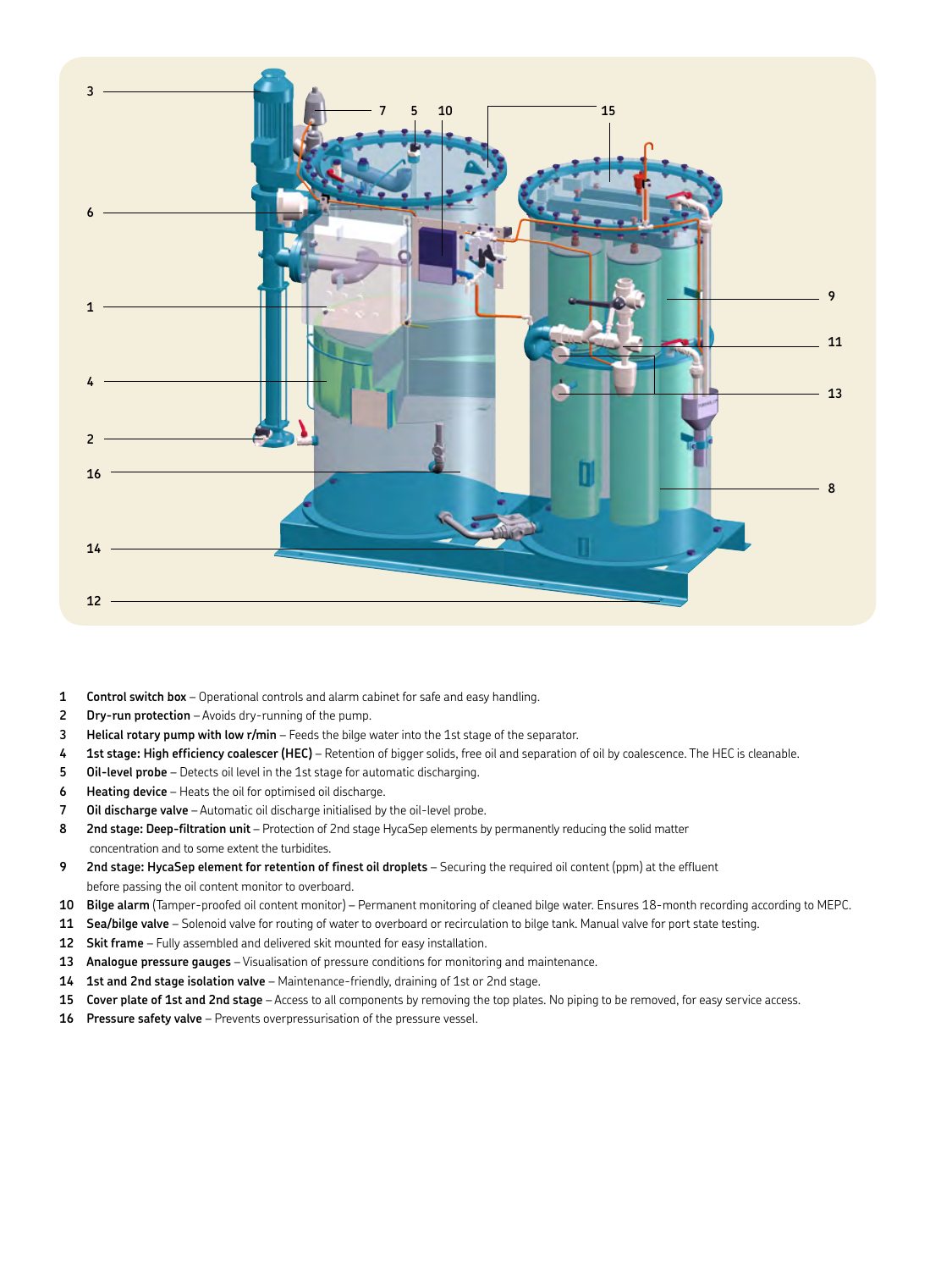走 1Ń 推耳

Ex-proof design Booster pump design

## Applications

- **• Ex-proof design for hazardous areas**
- **• Booster pump for higher counter-pressure**
- **• NORSOK standard**
- **• Special coating and design**
- **• Taylor-made design on customer demand**
- **• Shock-proof design on demand**
- **• Own laboratory**
- **• NR 13**

## **Technology**